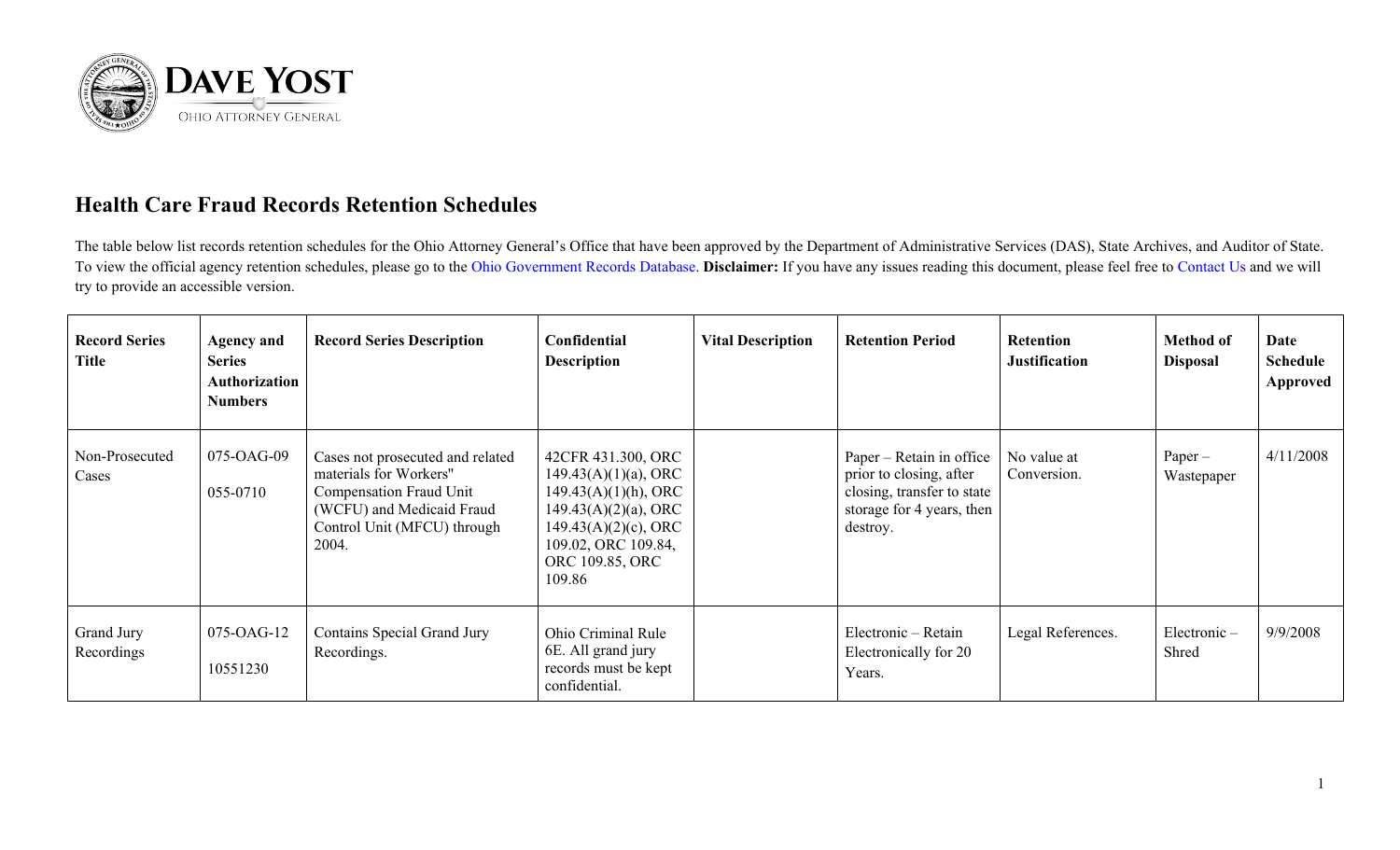

| <b>Record Series</b><br><b>Title</b> | <b>Agency and</b><br><b>Series</b><br><b>Authorization</b><br><b>Numbers</b> | <b>Record Series Description</b>                                                                                                                                                                                                                                                                                                                                        | Confidential<br><b>Description</b>                                                                                                                              | <b>Vital Description</b> | <b>Retention Period</b>                                                                                                                                             | <b>Retention</b><br><b>Justification</b>                                                               | <b>Method of</b><br><b>Disposal</b>    | Date<br><b>Schedule</b><br>Approved |
|--------------------------------------|------------------------------------------------------------------------------|-------------------------------------------------------------------------------------------------------------------------------------------------------------------------------------------------------------------------------------------------------------------------------------------------------------------------------------------------------------------------|-----------------------------------------------------------------------------------------------------------------------------------------------------------------|--------------------------|---------------------------------------------------------------------------------------------------------------------------------------------------------------------|--------------------------------------------------------------------------------------------------------|----------------------------------------|-------------------------------------|
| Prosecuted Case<br>Files             | 075-OAG-17<br>10551632                                                       | Prosecuted case files for<br>Healthcare fraud section,<br>including, but not limited to the<br>Medical Fraud Control Unit<br>(MFCU) and Worker's<br>Compensation Fraud Unit<br>(WCFU), investigatory materials,<br>administrative documents, attorney<br>work product, research, pleadings,<br>correspondence, discovery, expert<br>materials and settlement materials. | 42CFR 431.300, ORC<br>$149.43(A)(1)(a)(g)$ ,<br>ORC $149.43(A)(1)(h)$ ,<br>ORC 149.43 $(A)(2)(c)$ ,<br>ORC 109.02, ORC<br>109.84, ORC 109.85<br>and ORC 109.86. |                          | Electronic - Retain<br>electronically for 20<br>years from case<br>closure.<br>Paper – Retain for 20<br>years from case<br>closure, unless saved<br>electronically. | Reference and<br>research purposes,<br>often used to find<br>repeating themes or<br>patterns of abuse. | Electronic-<br>Delete<br>Paper - Shred | 12/1/2016                           |
| Non-Prosecuted<br>Cases              | 075-OAG-18<br>10551633                                                       | Research and investigatory<br>materials, as well as administrative<br>documents, for the Healthcare<br>Fraud section, including, but not<br>limited to the Medicated Fraud<br>Control Unit (MFCU) and<br>Worker's Compensation Fraud<br>Unit (WCFU) for investigations<br>but cases not prosecuted.                                                                     | 42CFR 431.300, ORC<br>$149.43(A)(1)(a)(g)$ ,<br>ORC 149.43(A)(1)(h),<br>ORC 149.43 (A) $(2)(c)$ ,<br>ORC 109.02, ORC<br>109.84, ORC 109.85<br>and ORC 109.8.    |                          | Electronic - Retain<br>electronically for 20<br>years from case<br>closure.<br>Paper – Retain for 20<br>years from case<br>closure, unless saved<br>electronically. | Reference and<br>research purposes,<br>often used to find<br>repeating themes or<br>patterns of abuse. | Electronic-<br>Delete<br>Paper - Shred | 12/1/2016                           |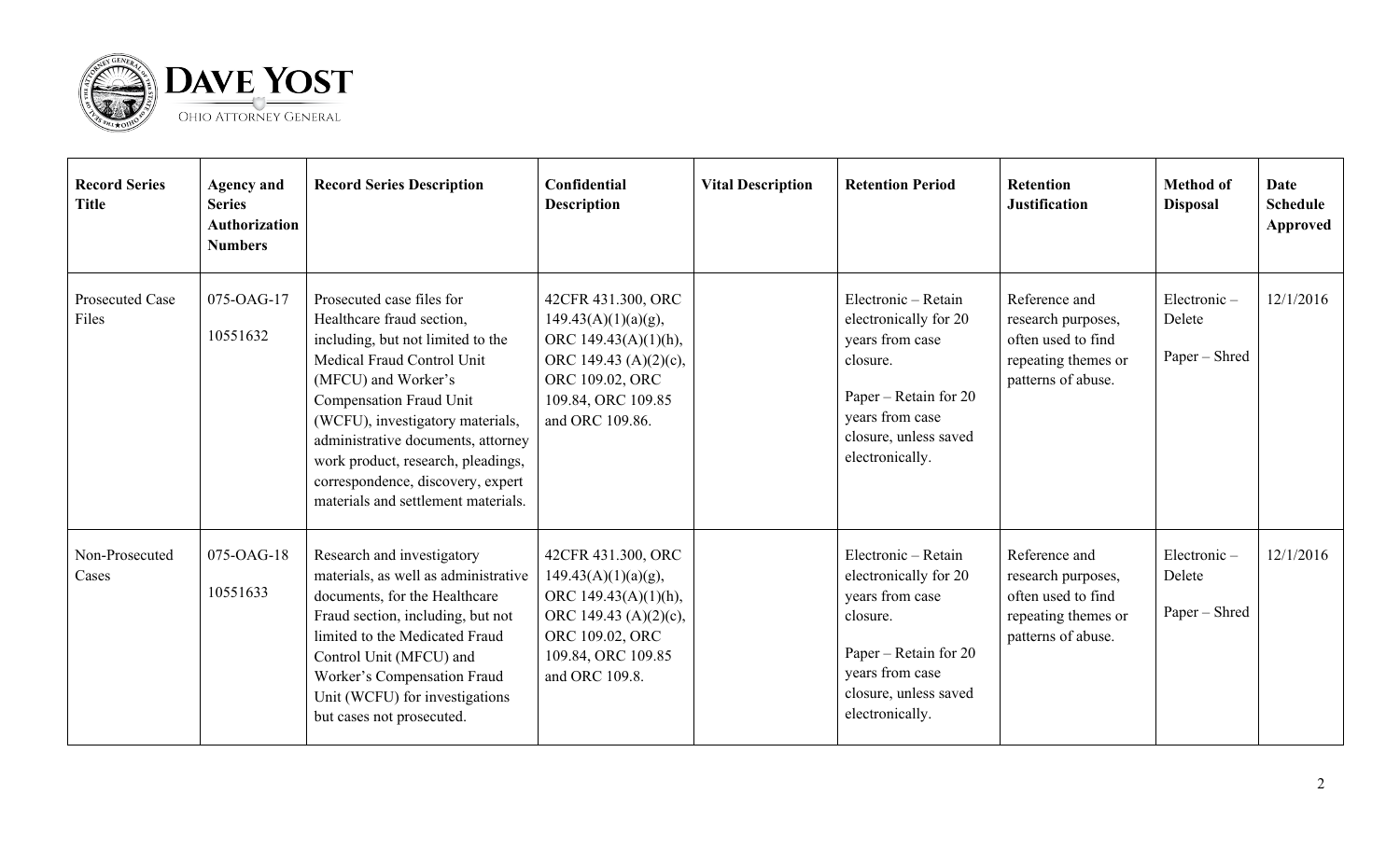

| <b>Record Series</b><br><b>Title</b>             | <b>Agency and</b><br><b>Series</b><br><b>Authorization</b><br><b>Numbers</b> | <b>Record Series Description</b>                                                                                                                                                                                                                                                                                                                                                                                                                                         | Confidential<br><b>Description</b>                                               | <b>Vital Description</b> | <b>Retention Period</b>                                                                                                               | <b>Retention</b><br><b>Justification</b>                                                                                                                         | <b>Method of</b><br><b>Disposal</b>    | Date<br><b>Schedule</b><br>Approved |
|--------------------------------------------------|------------------------------------------------------------------------------|--------------------------------------------------------------------------------------------------------------------------------------------------------------------------------------------------------------------------------------------------------------------------------------------------------------------------------------------------------------------------------------------------------------------------------------------------------------------------|----------------------------------------------------------------------------------|--------------------------|---------------------------------------------------------------------------------------------------------------------------------------|------------------------------------------------------------------------------------------------------------------------------------------------------------------|----------------------------------------|-------------------------------------|
| Medicaid Fraud<br>Control Grant<br>Documentation | 074-OAG-19<br>10551660                                                       | Documents grant application and<br>awarding of grant funding from<br>the federal Department of Health<br>& Human Services. Records<br>include, but are not limited to,<br>reports, quarterly financial and<br>statistical reports outlining the<br>unit's indictments and convictions,<br>correspondence, and expenditure<br>records received by Medicaid<br>Fraud Control Unit's Federal<br>Grant group that is from the<br>Department of Health and Human<br>Services. |                                                                                  |                          | Electronic - Retain 5<br>years.<br>Paper – Retain 5 year.<br>If scanned and saved<br>electronically, dispose<br>of paper immediately. | Provide records are<br>available for current<br>audit cycle by<br>Department of HHS'<br>Office of Inspector<br>General which<br>examines past 3 fiscal<br>years. | Electronic-<br>Delete<br>Paper – Shred | 5/18/2022                           |
| Grand Jury<br>Records                            | 075-OAG-02<br>10551200                                                       | Contains attendance records,<br>subpoenas, court filings and<br>correspondence. (Formerly OAG-<br>$75-6$                                                                                                                                                                                                                                                                                                                                                                 | Ohio Criminal Rule<br>6E All grand jury<br>records must be kept<br>confidential. |                          | Electronic - Retain<br>electronically for two<br>years.                                                                               | Legal references.                                                                                                                                                | Electronic-<br>Wastepaper              | 4/11/2008                           |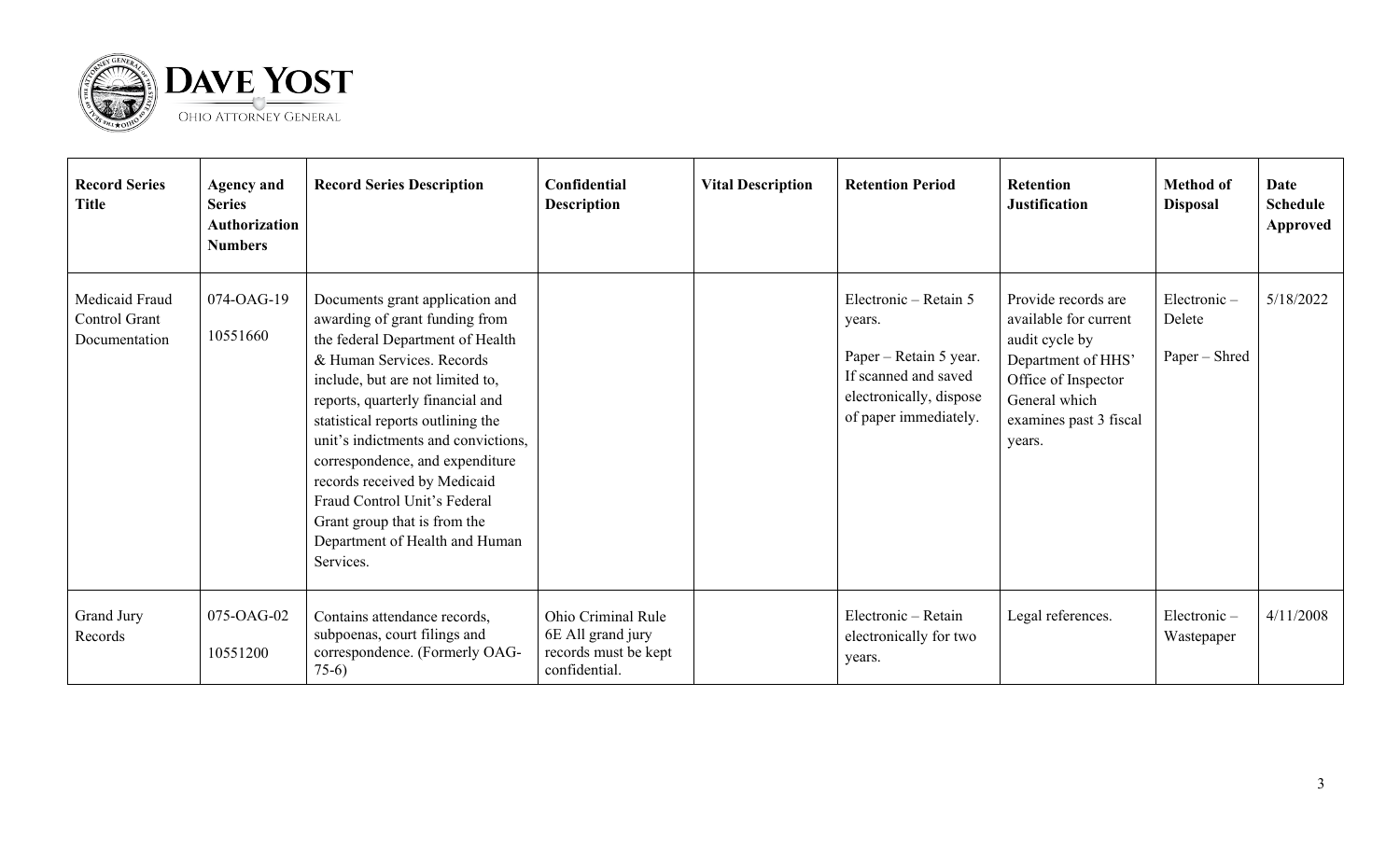

| <b>Record Series</b><br><b>Title</b> | <b>Agency and</b><br><b>Series</b><br>Authorization<br><b>Numbers</b> | <b>Record Series Description</b>                                                                                                                                                                                                                                                                                                                                                                                                                                                                           | Confidential<br><b>Description</b>                                                                                                                                                        | <b>Vital Description</b>             | <b>Retention Period</b>                                                                                                                         | <b>Retention</b><br><b>Justification</b> | <b>Method of</b><br><b>Disposal</b>    | Date<br>Schedule<br>Approved |
|--------------------------------------|-----------------------------------------------------------------------|------------------------------------------------------------------------------------------------------------------------------------------------------------------------------------------------------------------------------------------------------------------------------------------------------------------------------------------------------------------------------------------------------------------------------------------------------------------------------------------------------------|-------------------------------------------------------------------------------------------------------------------------------------------------------------------------------------------|--------------------------------------|-------------------------------------------------------------------------------------------------------------------------------------------------|------------------------------------------|----------------------------------------|------------------------------|
| <b>Electronic Docket</b><br>System   | 075-OAG-20<br>10551659                                                | System that helps track and<br>manage investigations and<br>prosecutions handled by the Health<br>Care Fraud section. System<br>contains, but is not limited to, case<br>information, (suspects, defendants,<br>charges, sentences, significant<br>events etc.), agent activities,<br>evidence control documentation,<br>supporting files, calendar<br>appointments, and some financial-<br>related information (restitutions,<br>investigation costs, civil<br>recoveries, etc.) related to case<br>work. | Safeguarding<br>Information on<br>Applicants and<br>Recipients (42 CFR<br>431.300); trial<br>preparation and<br>confidential law<br>enforcement<br>investigatory records<br>(ORC 149.43). | Some records are the<br>only record. | Electronic – Retain 20<br>years after closure.<br>Paper – Retain 20 years<br>after case closure,<br>unless scanned and<br>saved electronically. | Reference and<br>reporting purposes.     | Electronic-<br>Delete<br>Paper – Shred | 8/3/2017                     |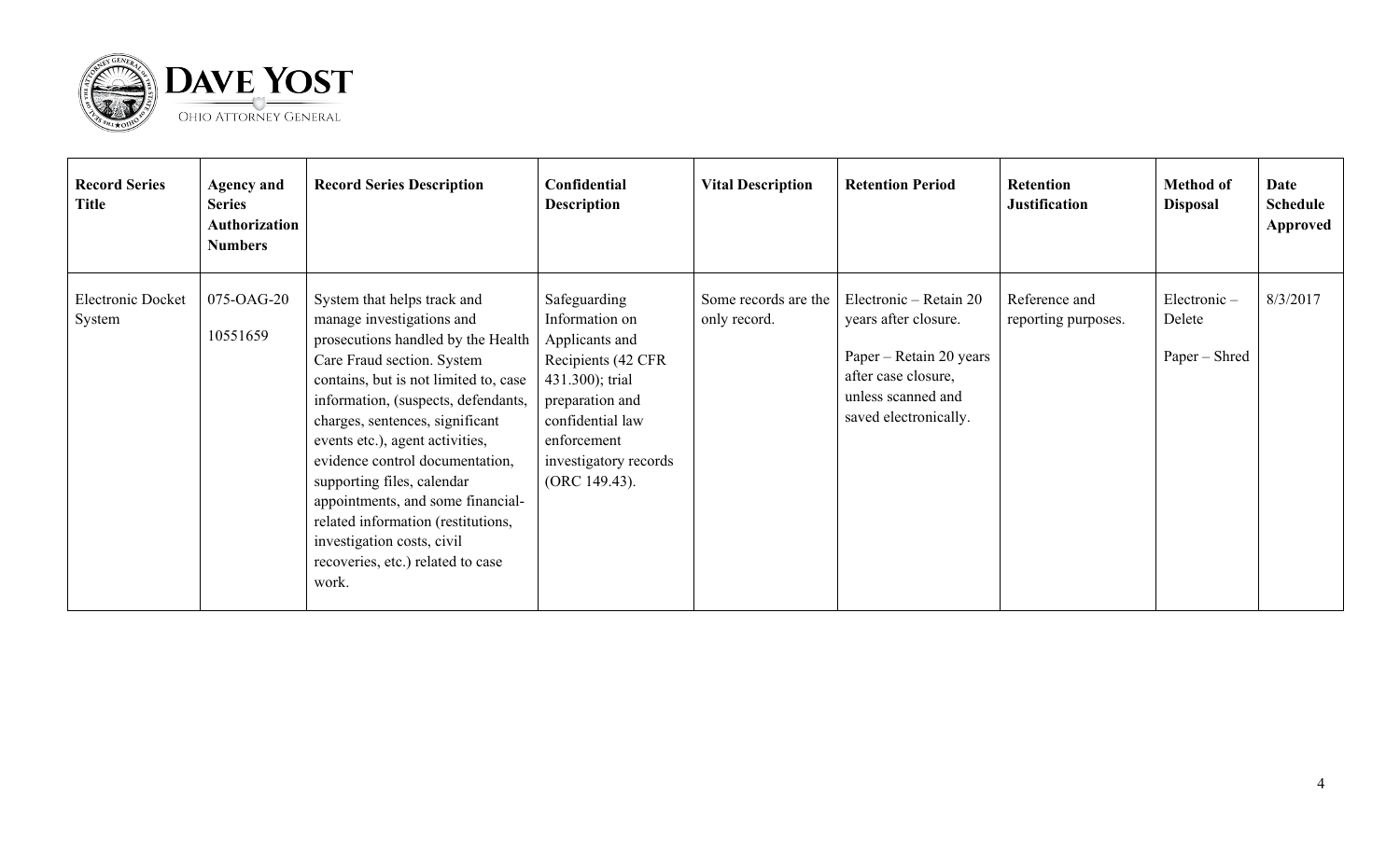

| <b>Record Series</b><br><b>Title</b> | <b>Agency and</b><br><b>Series</b><br><b>Authorization</b><br><b>Numbers</b> | <b>Record Series Description</b>                                                                                                                                                                                                                                                                                             | Confidential<br><b>Description</b>                                                                                                                                                                                                                                                                                                                                                 | <b>Vital Description</b> | <b>Retention Period</b>                                                                                                                                                                                                                                                                                                                                                                                                                                                                                                           | <b>Retention</b><br><b>Justification</b> | <b>Method of</b><br><b>Disposal</b>    | Date<br><b>Schedule</b><br>Approved |
|--------------------------------------|------------------------------------------------------------------------------|------------------------------------------------------------------------------------------------------------------------------------------------------------------------------------------------------------------------------------------------------------------------------------------------------------------------------|------------------------------------------------------------------------------------------------------------------------------------------------------------------------------------------------------------------------------------------------------------------------------------------------------------------------------------------------------------------------------------|--------------------------|-----------------------------------------------------------------------------------------------------------------------------------------------------------------------------------------------------------------------------------------------------------------------------------------------------------------------------------------------------------------------------------------------------------------------------------------------------------------------------------------------------------------------------------|------------------------------------------|----------------------------------------|-------------------------------------|
| Documentary<br>Evidence              | 075-OAG-21<br>10551717                                                       | Originals and copies of records<br>collected from external providers,<br>informants, other agencies or<br>records created internally by the<br>Health Care Fraud section.<br>Records include, but are not<br>limited to, video surveillance<br>recordings, interview recordings,<br>medical records, and banking<br>records. | Records may contain<br>Medicaid, medical, or<br>confidential<br>investigatory<br>information protected<br>by ORC 5160.45<br>(Disclosure of medical<br>assistance<br>information), ORC<br>149.43 (Availability of<br>public records for<br>inspection and<br>copying, and 45 CFR<br>1007.11 (Duties and<br>responsibilities of the<br>unit [State Medicaid<br>fraud control unit]). |                          | Electronic & Paper -<br>Transfer originals to<br>owner as mandated by<br>statute or court order. If<br>evidence is not claimed<br>but consists of copies<br>of original documents,<br>which are maintained<br>by original source,<br>destroy. If the evidence<br>consists of originals<br>and is either not<br>claimed or was created<br>internally, retain 4<br>years from case<br>closing. If evidence<br>was created internally<br>and a copy of materials<br>is already being<br>retained as part of a<br>case file, destroy. |                                          | Electronic-<br>Delete<br>Paper – Shred | 3/5/2019                            |